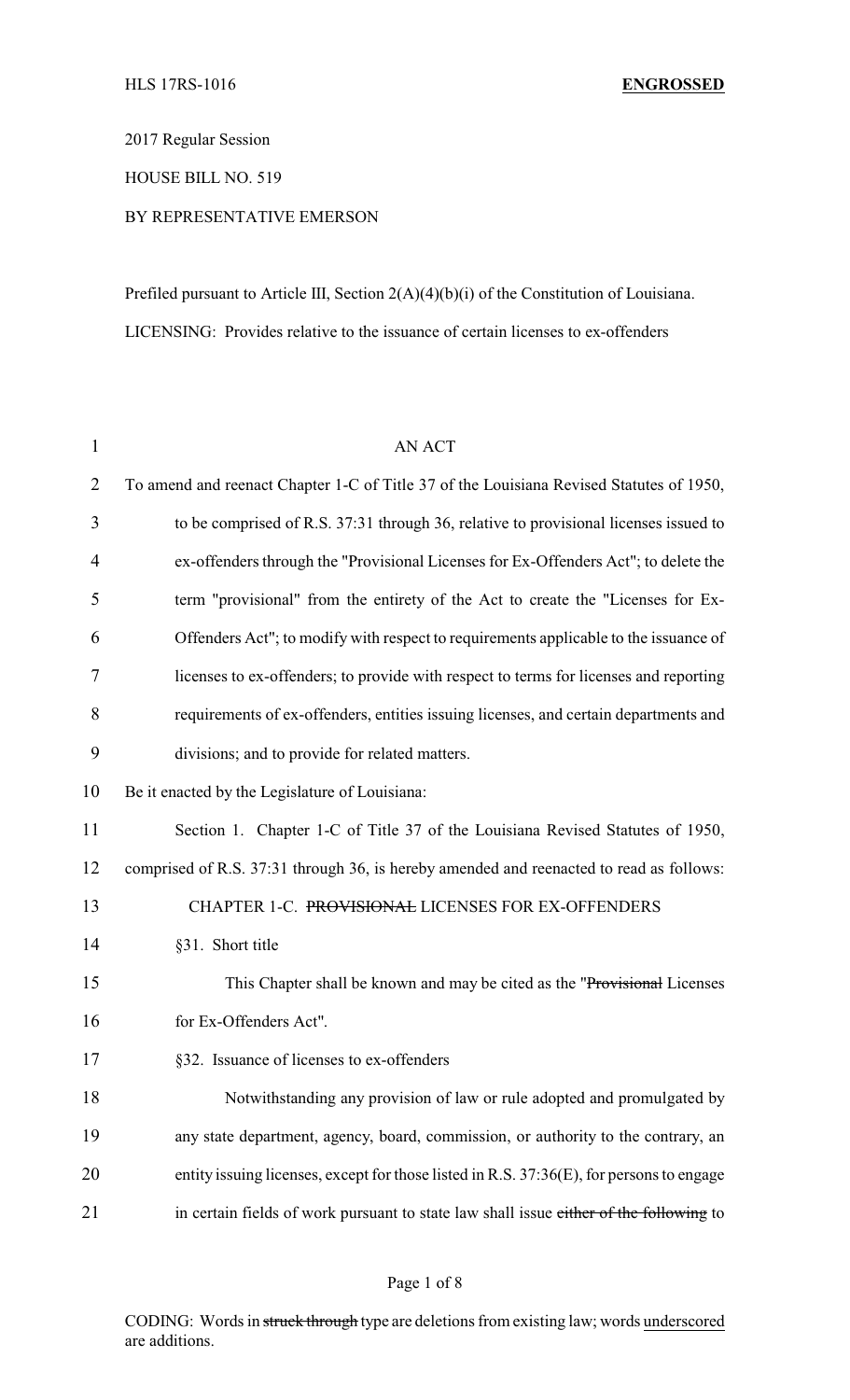| $\mathbf{1}$   | an otherwise qualified applicant who has been convicted of an offense or offenses,                   |
|----------------|------------------------------------------------------------------------------------------------------|
| $\overline{2}$ | except those described in R.S. $37:36(A)$ through (C):, the                                          |
| 3              | (1) The license for which the applicant applied if the applicant meets all                           |
| 4              | other requirements of the licensing qualifications, except those pertaining to former                |
| 5              | offenses.                                                                                            |
| 6              | (2) A provisional license for which the applicant applied if the applicant                           |
| 7              | meets all other requirements of the licensing qualifications except those pertaining                 |
| 8              | to former offenses (referred to in this Chapter as "applicant" or "holder").                         |
| 9              | §33. Provisional license; issuance; term; probation or parole License; application by                |
| 10             | ex-offender                                                                                          |
| 11             | $A_{\cdot}(1)$ An ex-offender may apply to any entity issuing licenses to engage in                  |
| 12             | certain fields of work pursuant to state law for a provisional license to engage in the              |
| 13             | particular field of work for which the entity issues licenses.                                       |
| 14             | $\left(\frac{2}{2}\right)B$ . The licensing entity shall issue the provisional license for which the |
| 15             | applicant applied and is otherwise qualified to receive.                                             |
| 16             | B. The licensing entity issuing the provisional license shall determine the                          |
| 17             | term for which the provisional license shall be valid; however, in no event shall a                  |
| 18             | provisional license issued pursuant to this Chapter be valid for fewer than ninety                   |
| 19             | days nor more than three hundred sixty days.                                                         |
| 20             | C. The licensing entity may require up to two years to have passed since an                          |
| 21             | applicant's last conviction or release from incarceration in order for the applicant to              |
| 22             | qualify for the provisional license.                                                                 |
| 23             | $D(1)$ An applicant who is on community supervision and who is issued a                              |
| 24             | provisional license pursuant to this Chapter shall provide the licensing entity the                  |
| 25             | name and contact information of the person at the Department of Public Safety and                    |
| 26             | Corrections, division of probation and parole, to whom he reports. If the applicant                  |
| 27             | reports to the probation or parole department of another state, he shall provide the                 |
| 28             | licensing entity the name and contact information of the person at that particular                   |
| 29             | department to whom he reports.                                                                       |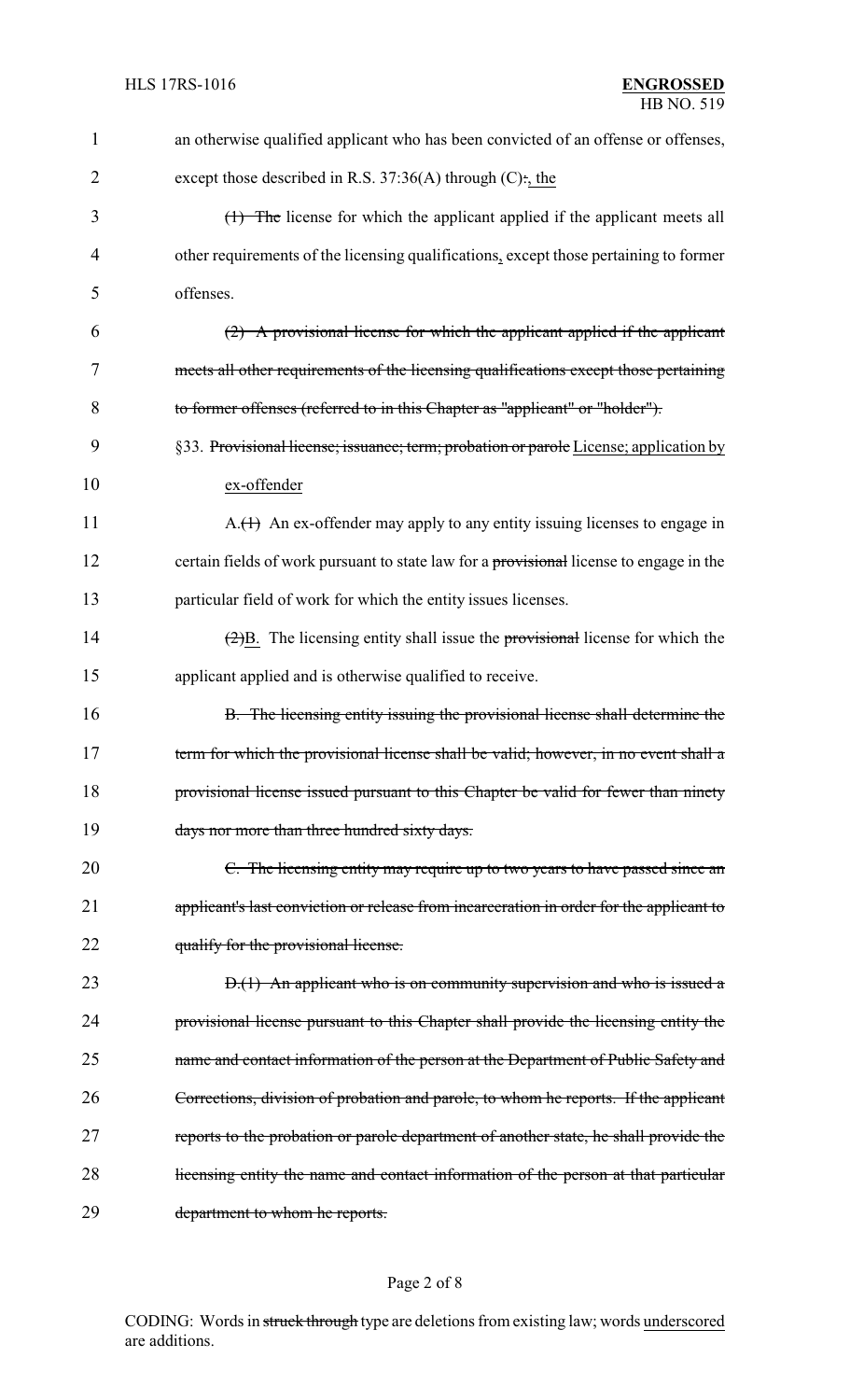| $\mathbf 1$ | (2) The licensing entity shall notify the probation or parole division or                          |
|-------------|----------------------------------------------------------------------------------------------------|
| 2           | department and court in which the holder's offense was adjudicated that a provisional              |
| 3           | license has been issued to the applicant.                                                          |
| 4           | §34. Provisional license License; revocation                                                       |
| 5           | A. The licensing entity may revoke the provisional license issued pursuant                         |
| 6           | to this Chapter if the holder commits any of the following:                                        |
| 7           | $(1)$ A new offense felony conviction.                                                             |
| 8           | $(2)$ An act or omission that causes the holder of a provisional license                           |
| 9           | community supervision, mandatory supervision, or parole to be revoked.                             |
| 10          | $\left(\frac{3}{2}\right)$ A violation of law or rules governing the practice of the field of work |
| 11          | for which the provisional license was issued.                                                      |
| 12          | B. A probation or parole department or division shall notify the licensing                         |
| 13          | entity if the community supervision of the holder of a provisional license is revoked.             |
| 14          | E.B. A court shall notify the licensing entity if the holder of the provisional                    |
| 15          | license is charged with a new offense.                                                             |
| 16          | <b>D.C.</b> If a licensing entity revokes a provisional license pursuant to this                   |
| 17          | Section, each of the following apply:                                                              |
| 18          | (1) The holder shall not be entitled to receive another provisional license or                     |
| 19          | regular license for which the applicant originally applied, even if otherwise qualified.           |
| 20          | The ability of the holder to subsequently obtain another provisional<br>(2)                        |
| 21          | license from another licensing entity in the future is within the sole discretion of the           |
| 22          | issuing entity.                                                                                    |
| 23          | §35. Regular license License; issuance; discretion of issuer                                       |
| 24          | A. A licensing entity shall issue the regular license for which the provisional                    |
| 25          | license was issued on the expiration of the provisional license term if the holder of              |
| 26          | the provisional license does not commit acts described in R.S. 37:34(A).                           |
| 27          | B. Nothing in this Chapter shall be implicitly interpreted to preclude an                          |
| 28          | entity from exercising its existing discretion to issue a license to individuals not               |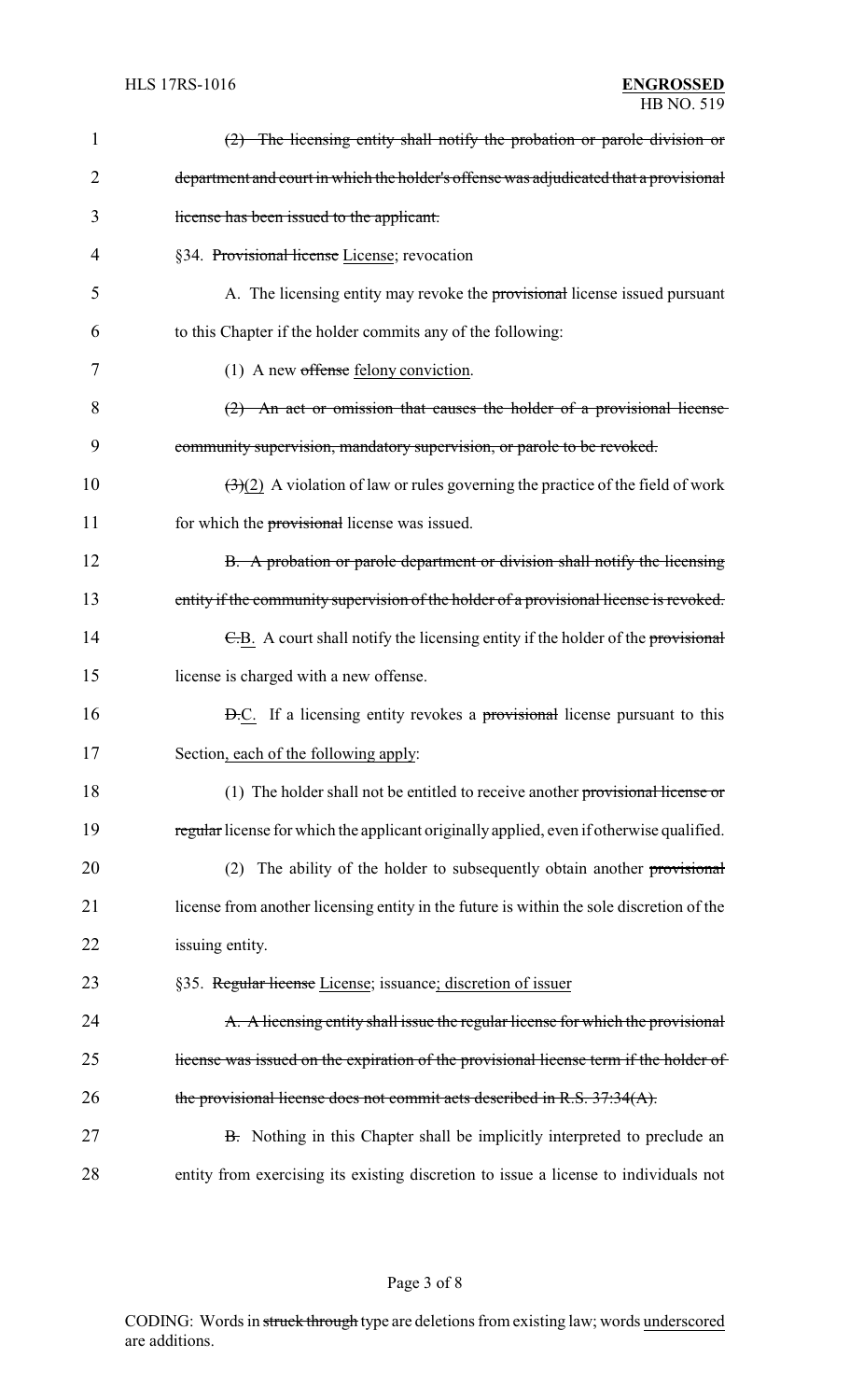| $\mathbf{1}$   | covered under pursuant to the provisions of this Chapter, except where precluded by     |
|----------------|-----------------------------------------------------------------------------------------|
| $\overline{2}$ | another law.                                                                            |
| 3              | §36. Exemptions; prohibitions; records; reports                                         |
| 4              | A. A licensing entity shall not be required to issue a provisional license to           |
| 5              | any person convicted of any of the following:                                           |
| 6              | (1) Any grade of homicide enumerated in R.S. 14:29.                                     |
| 7              | (2) A "crime of violence" as enumerated in R.S. $14:2(B)$ .                             |
| 8              | (3) A "sex offense" as defined by R.S. 15:541.                                          |
| 9              | B. A licensing entity shall not be required to issue a provisional license to           |
| 10             | any person convicted of an offense involving fraud if the licensed field of work is     |
| 11             | one in which the licensee owes a fiduciary duty to a client.                            |
| 12             | C. A licensing entity shall not be required to issue a provisional license to           |
| 13             | an applicant whose conviction directly relates to the position of employment sought,    |
| 14             | or to the specific field for which the license is required, or profession for which the |
| 15             | provisional license is sought.                                                          |
| 16             | D. A provisional license holder who supervises children or individuals who              |
| 17             | lack mental capacity shall not do so without another licensee in the room at all times. |
| 18             | E.(1) This Chapter shall not apply to the following licensing entities:                 |
| 19             | (a) Any law enforcement agency.                                                         |
| 20             | (b) The Louisiana State Board of Medical Examiners.                                     |
| 21             | (c) The Louisiana State Board of Dentistry.                                             |
| 22             | (d) The Louisiana State Board of Nursing.                                               |
| 23             | (e) The Louisiana State Board of Practical Nurse Examiners.                             |
| 24             | (f) The Louisiana State Racing Commission.                                              |
| 25             | (g) The State Boxing and Wrestling Commission.                                          |
| 26             | (h) The Louisiana Board of Pharmacy.                                                    |
| 27             | (i) The Louisiana Supreme Court.                                                        |
| 28             | (j) The Louisiana Professional Engineering and Land Surveying Board.                    |
| 29             | (k) The Louisiana State Board of Architectural Examiners.                               |

Page 4 of 8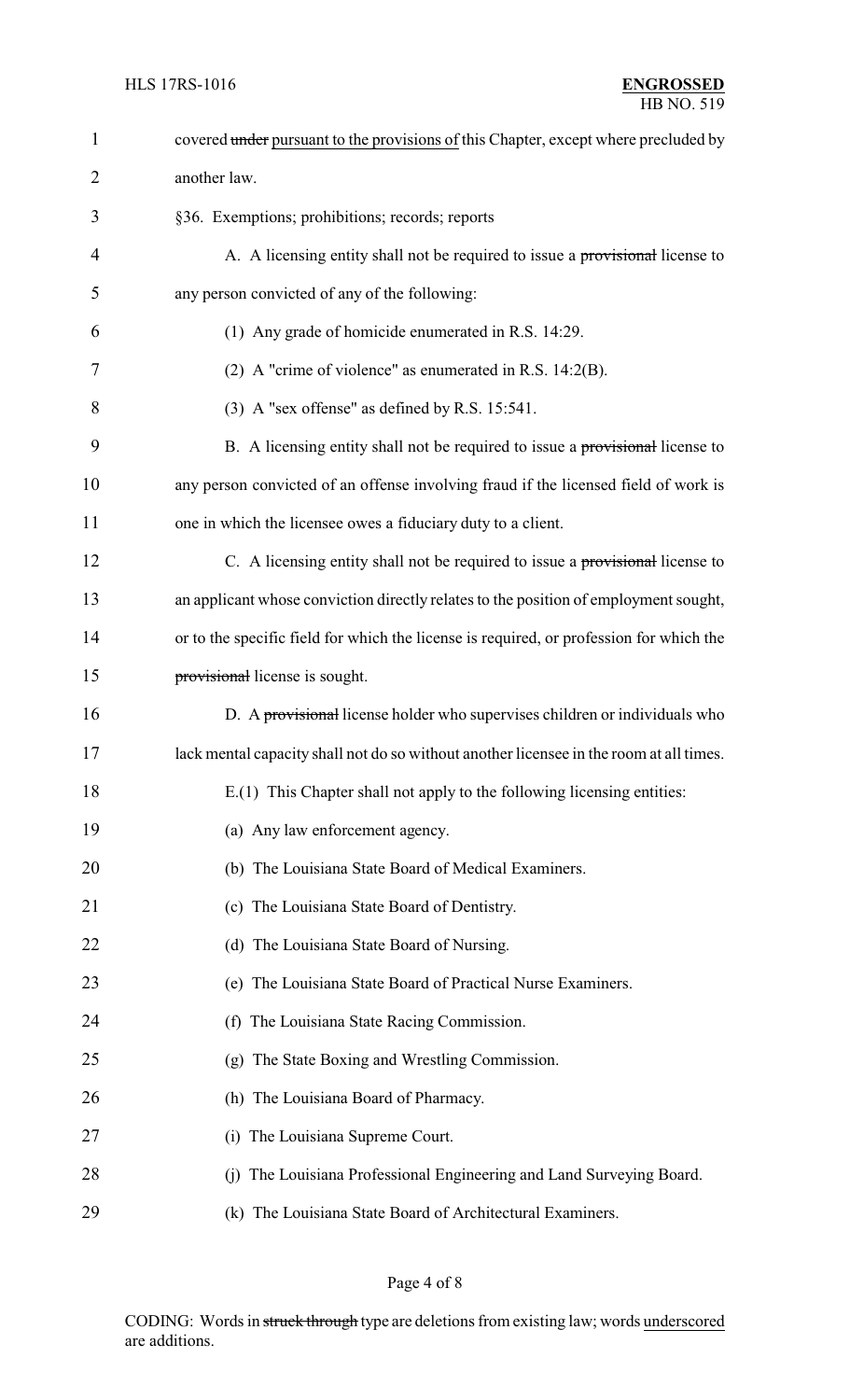| 1              | (1) The Louisiana State Board of Private Investigator Examiners.                       |
|----------------|----------------------------------------------------------------------------------------|
| $\overline{2}$ | (m) The Louisiana State Board of Embalmers and Funeral Directors.                      |
| 3              | (n) The Louisiana State Board of Elementary and Secondary Education.                   |
| 4              | (o) The Office of Financial Institutions.                                              |
| 5              | (p) The Louisiana Physical Therapy Board.                                              |
| 6              | (q) The Louisiana Board of Massage Therapy.                                            |
| 7              | (r) The office of alcohol and tobacco control of the Department of Revenue.            |
| 8              | (s) The health standards section of the Louisiana Department of Health.                |
| 9              | (t) The Department of Insurance.                                                       |
| 10             | (u) The Louisiana State Board of Social Work Examiners.                                |
| 11             | (v) The Louisiana State Board of Examiners of Psychologists.                           |
| 12             | (w) The Louisiana Behavior Analyst Board.                                              |
| 13             | (x) All offices, boards, or commissions under the supervision of the deputy            |
| 14             | secretary of the Department of Public Safety and Corrections, public safety services,  |
| 15             | or the superintendent of the Louisiana State Police, which are not delineated in this  |
| 16             | Section.                                                                               |
| 17             | (y) The Louisiana Real Estate Commission.                                              |
| 18             | (z) The Louisiana Real Estate Appraisers Board.                                        |
| 19             | (aa) The Louisiana Licensed Professional Counselors Board of Examiners.                |
| 20             | (2) Nothing in this Subsection shall be construed to preclude the licensing            |
| 21             | entity, in its discretion, from adopting the provisions of this Chapter as policies or |
| 22             | administrative rules.                                                                  |
| 23             | $(3)(a)$ A licensing entity exempt from the provisions of this Chapter shall           |
| 24             | keep record and compile a report of the number of provisional licenses denied by the   |
| 25             | entity, including all reasons for such denial, when the denial is of an otherwise      |
| 26             | qualified applicant who has been convicted of an offense or offenses, except those     |
| 27             | described in Subsections A through C of this Section.                                  |
| 28             | (b) Notwithstanding the exemption of licensing entities as provided in this            |
| 29             | Section, any licensing entity issuing provisional licenses in accordance with this     |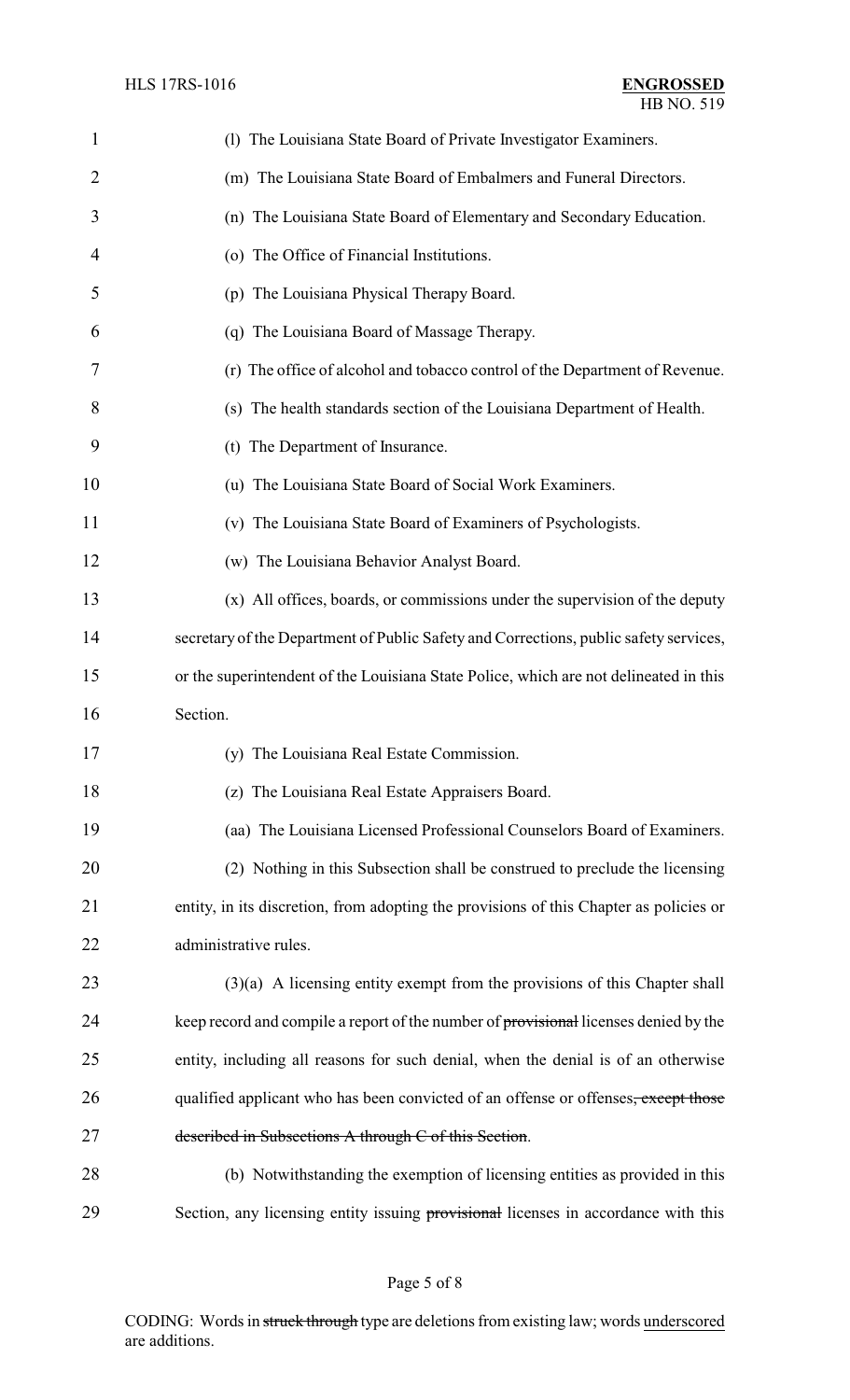| 1              | Chapter to people with criminal convictions shall keep record and compile a report     |
|----------------|----------------------------------------------------------------------------------------|
| 2              | of the number of provisional licenses issued and denied by the entity, including all   |
| 3              | reasons for any such issuance or denial.                                               |
| $\overline{4}$ | (c) The entity shall provide the report annually to the House Committee on             |
| 5              | Commerce no later than February first of each year.                                    |
| 6              | F. If a licensing entity believes that another exemption not provided in this          |
|                | Section is necessary in a specific case to protect the public from a clear and         |
| 8              | imminent danger, the entity may seek declaratory relief in district court through a    |
| 9              | judicial order finding that the applicant shall not be issued a provisional or regular |
| 10             | license because it would pose such a danger.                                           |

## DIGEST

The digest printed below was prepared by House Legislative Services. It constitutes no part of the legislative instrument. The keyword, one-liner, abstract, and digest do not constitute part of the law or proof or indicia of legislative intent. [R.S. 1:13(B) and 24:177(E)]

HB 519 Engrossed 2017 Regular Session Emerson

**Abstract:** Provides relative to certain licenses issued to ex-offenders.

Present law provides for the "Provisional Licenses for Ex-Offenders Act". Proposed law deletes the term "provisional" from the entirety of present law to provide for the "Licenses for Ex-Offenders Act".

Present law requires non-exempt entities to issue a provisional license to an applicant if the applicant meets all other requirements of the licensing qualifications, except those pertaining to former offenses. Proposed law deletes present law.

Present law requires the licensing entity issuing the provisional license to determine the term for which the provisional license is valid. Provides that the issued provisional license cannot be made valid for fewer than 90 days nor more than 360 days. Proposed law deletes present law.

Present law authorizes the licensing entity to require up to 2 years of time passed since an applicant's last conviction or release from incarceration in order for the applicant to qualify for the provisional license. Proposed law deletes present law.

Present law requires an applicant on community supervision and who is issued a provisional license to provide the licensing entity with the name and contact information of the person at the Dept. of Public Safety and Corrections, division of probation and parole, to whom the applicant reports. Provides if the applicant reports to the probation or parole department of another state, he is also required to provide the licensing entity with the name and contact information of the person at that particular department to whom he reports. Proposed law deletes present law.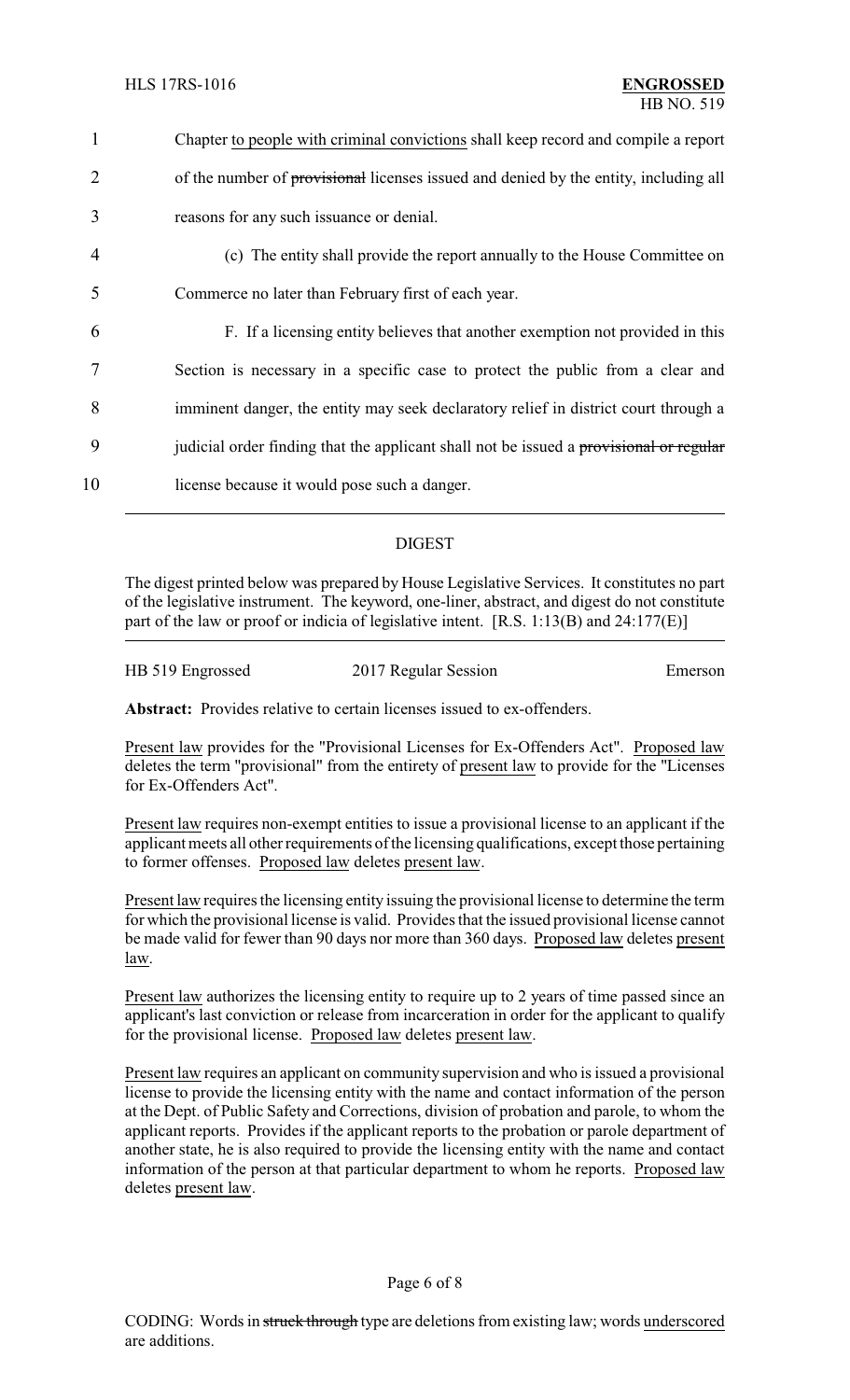Present law requires the licensing entity to notify the probation or parole division or department, and the court, in which the provisional license holder's offense was adjudicated that a provisional license has been issued to the applicant. Proposed law deletes present law.

Present law authorizes the licensing entity to revoke the provisional license if the holder commits a new offense. Proposed law changes new "offense" to new "felony conviction" and otherwise retains present law.

Present law authorizes the licensing entity to revoke the provisional license if the holder commits an act or omission requiring the holder's subjection to community supervision or mandatory supervision, or revocation of parole. Proposed law deletes present law.

Present law requires a probation or parole department or division to notify the licensing entity if the community supervision of the holder of a provisional license is revoked. Proposed law deletes present law.

Present law requires a licensing entity to issue the regular license for which the provisional license was issued on the expiration of the provisional license term, if the holder of the provisional license does not commit acts described in present law (R.S. 37:34(A)). Proposed law deletes present law.

Present law provides that a licensing entity is not required to issue a provisional license to any person convicted of any of the following:

- (1) Any grade of homicide enumerated in R.S. 14:29.
- (2) A "crime of violence" as enumerated in R.S. 14:2(B).
- (3) A "sex offense" as defined by R.S. 15:541.

Proposed law deletes the term "provisional" but otherwise retains present law.

Present law requires a licensing entity exempt from present and proposed law to keep record and compile a report of the number of provisional licenses denied by the entity, including all reasons for such denial, when the denial is of an otherwise qualified applicant convicted of an offense or offenses, except those defenses described in present law (R.S. 37:37(A) through (C)).

Proposed law deletes the term "provisional" and deletes the exception of defenses and statutory reference (R.S. 37:37(A) through (C)) described in present law. Otherwise retains present law.

Present law requires a licensing entity issuing provisional licenses to keep record and compile a report of the number of provisional licenses issued and denied by the entity, including all reasons for any such issuance or denial.

Proposed law deletes the term "provisional" to refer to a license. Requires licensing entities to provide reports when licenses have been issued to people with criminal convictions.

(Amends R.S. 37:31-36)